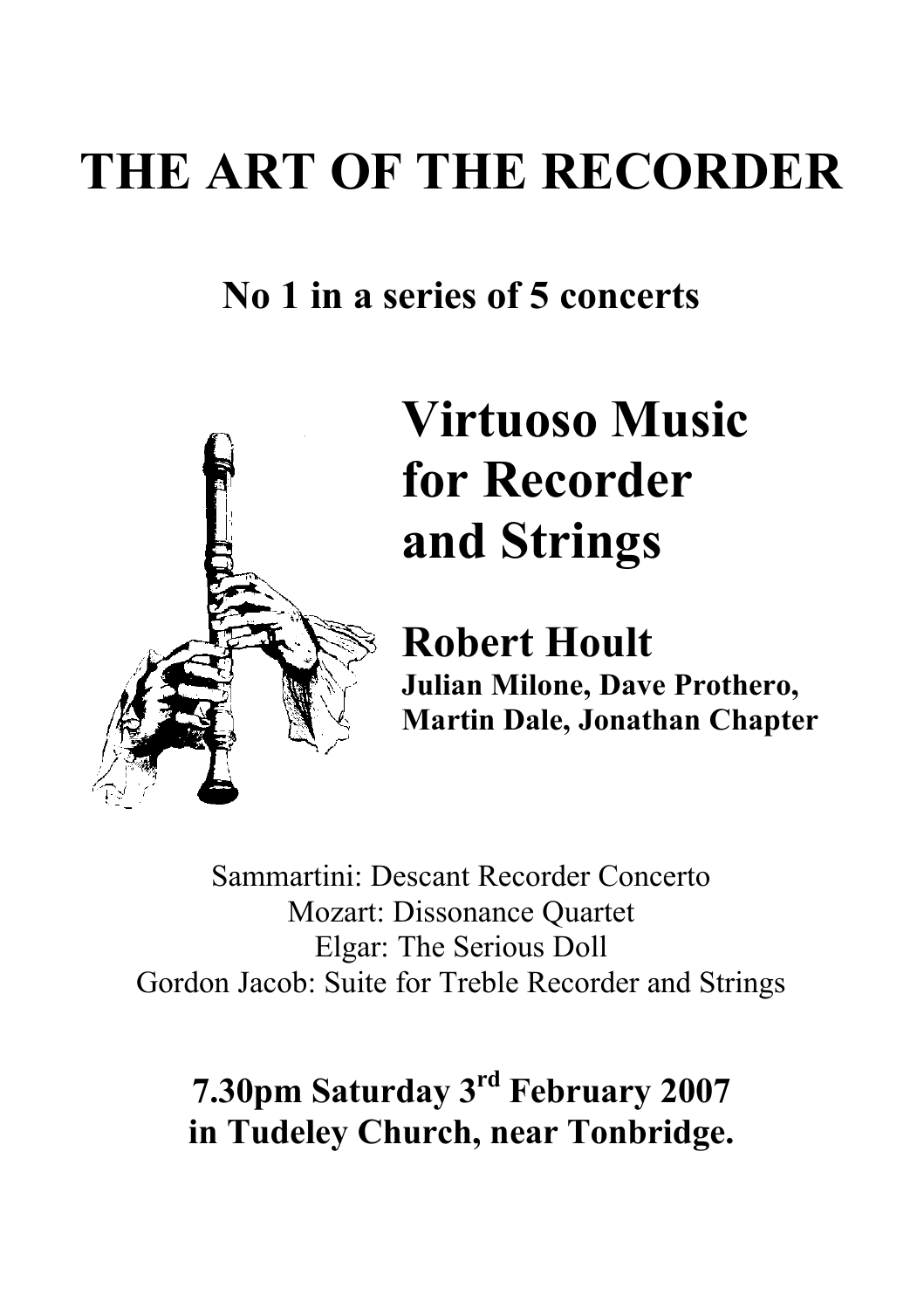### **CONCERTO IN F FOR DESCANT (SOPRANO) RECORDER & STRINGS Guiseppe Sammartini**

The manuscript score of this concerto is in the library of the Academy Giuseppe St. Martini (Sammartini) who came to England in 1727 and became famous as an oboist and a composer. He was born in Milan in 1693 and died in London at an unknown date.

- 1. Allegro
- 2. (Siciliano)
- 3. Allegro Assai

### **STRING QUARTET No 19 in C major K465, "Dissonance"**

**WA Mozart**

- 1. Adagio-Allegro
- 2. Andante Cantabile
- 3. Menuetto: Allegro
- 4. Allegro molto

Mozart's work for string instruments includes a group of string quintets, written in Vienna in 1787 and, over the course of around twenty years, some 23 string quartets. Particularly interesting are the later quartets, a group of six dedicated to and influenced by Joseph Haydn and three final quartets, the so-called Prussian Quartets, intended for the celloplaying King of Prussia, Friedrich Wilhelm II.

### **THE SERIOUS DOLL Sir Edward Elgar**

Elgar had the idea of writing his Nursery Suite for small orchestra in 1930, after the birth of Princess Margaret. He dedicated it to her, her elder sister, later the Queen , and to The Queen Mother. Following a recording session at the Kingsway Hall on 23<sup>rd</sup> May 1931, it received its first public performance at the Proms in August of that year. The solo part was played by Gordon Walker, Principal Flute of the LSO.

### *~INTERVAL~*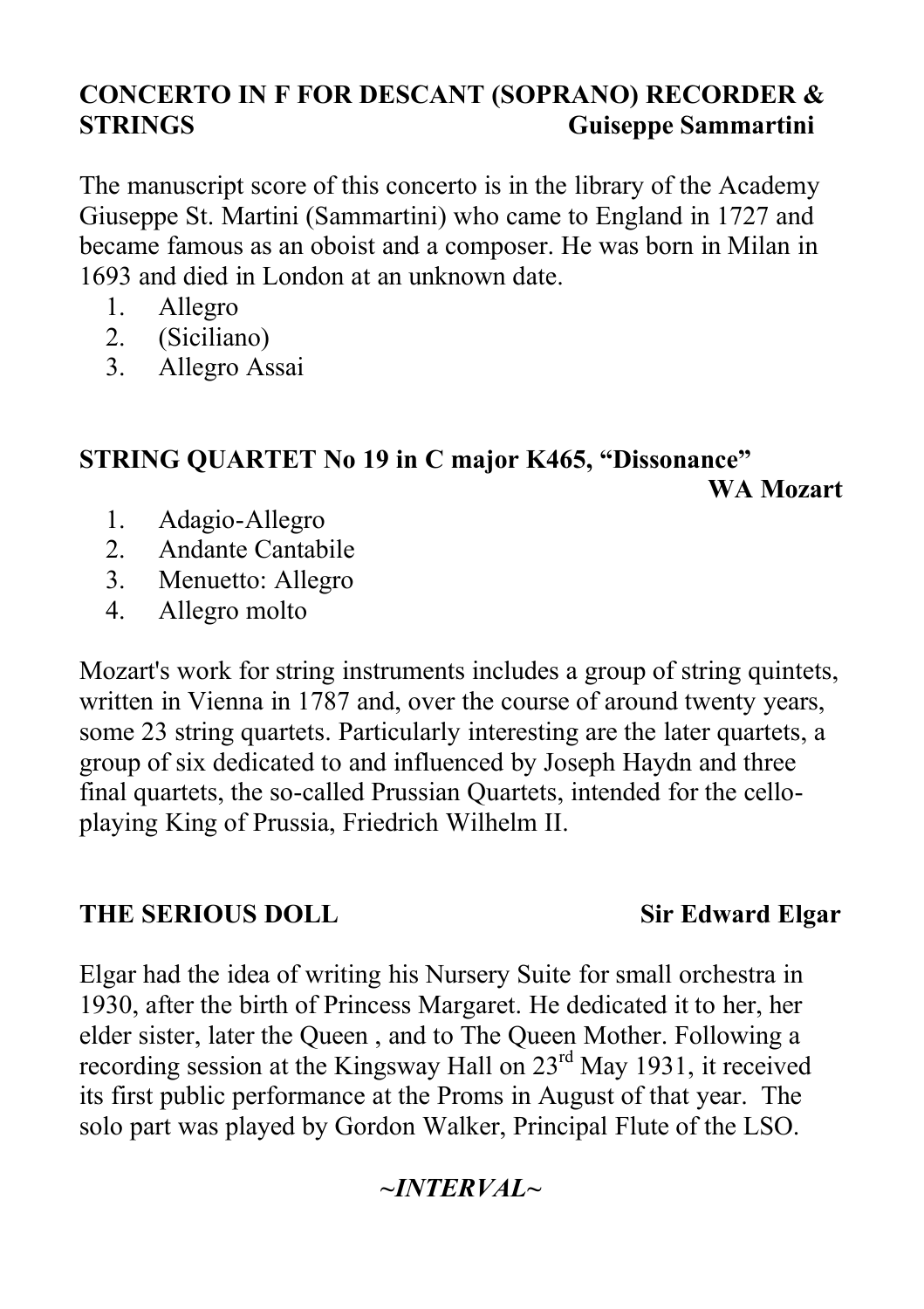### **SUITE for Alto Recorder & String Quartet Gordon Jacob**

- 1. Prelude
- 2. English Dance
- 3. Lament
- 4. Burlesca Alla Rumba
- 5. Pavane
- 6. Introduction & Cadenza
- 7. Tarantella

Inspired by the  $20<sup>th</sup>$  Century Baroque renaissance, this work was composed for treble (alto) recorder and string quartet (or string orchestra, double bass *ad lib* ). It was given its first performance by Carl Dolmetsch (recorder) and the Martin String Quartet in London on  $31<sup>st</sup>$  January 1958.

### **The Players**

**Robert Hoult** studied recorder with the legendary Frans Bruggen via a Dutch government scholarship and flute with James Galway. Passionate about practising his chosen instrument he has concentrated on Baroque music appearing with the Taskin Trio and with harpsichordist Marion Whitehead at the Wigmore Hall, St John's Smith Square and at the Purcell Room. He has been associated with Kent Music for many years, and is currently its Deputy Chief Executive.

**Julian Milone** trained in composition and the violin at the Royal College of Music, Julian Milone has been a violinist in London's Philharmonia Orchestra since 1983. A great nephew of Benjamin Britten, he has also established a separate career for himself as a composer and arranger. Julian also plays with pianist, András Schiff and his Cappella Barca, and has recently made several appearances with violinist Gil Shaham and the Soloists of the Philharmonia in programmes of his own works.

**Dave Prothero** brought his first violin home from school when he was 8. It brought him a lot of enjoyment, and soon prizes in many of the Music Festivals of West Yorkshire where he grew up. At 13, he became one of the youngest members of the Huddersfield Philharmonic and later at Leeds led the second violins in the University Orchestra. In Kent he has played with many groups and ensembles and continued his violin study with Sue Ridgeway and then Tricia Calnaan. For the past 15 years he has led the second violin section of